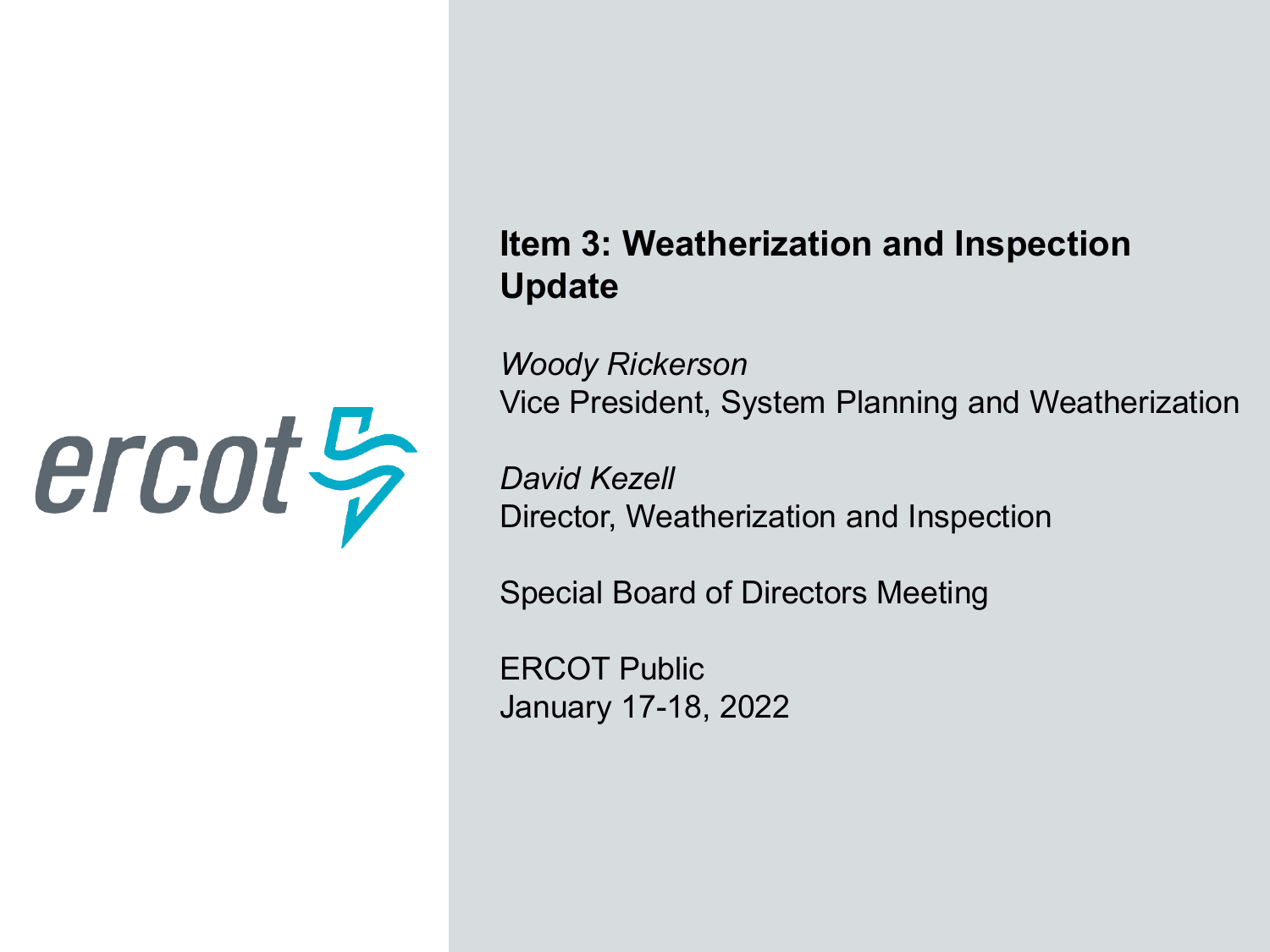## **Background**

Winter Storm Uri: Between February 13 and 17, 2021, most parts of Texas experienced freezing temperatures for more than 100 hours. Power plant outages and natural gas infrastructure problems resulted in a prolonged period of rolling blackouts.

#### Sunday (2/14) Monday (2/15) Tuesday (2/16) Wednesday (2/17) Thursday (2/18) Friday (2/19) 60 GW **Existing Outages Fuel Limitations** Miscellaneous **50 GW Equipment Issues Transmission Loss 40 GW Weather Related Weather Related Frequency Related 30 GW Equipment Issues 20 GW Fuel Limitations 10 GW Existing Outages** 0 GW Version Date: 4/22/2021

#### **Net Generator Outages and Derates by Cause (MW)** February 14 - 19, 2021

Net generator outages at the beginning of each hour on February 14-19, 2021, by cause category.



**Item 3**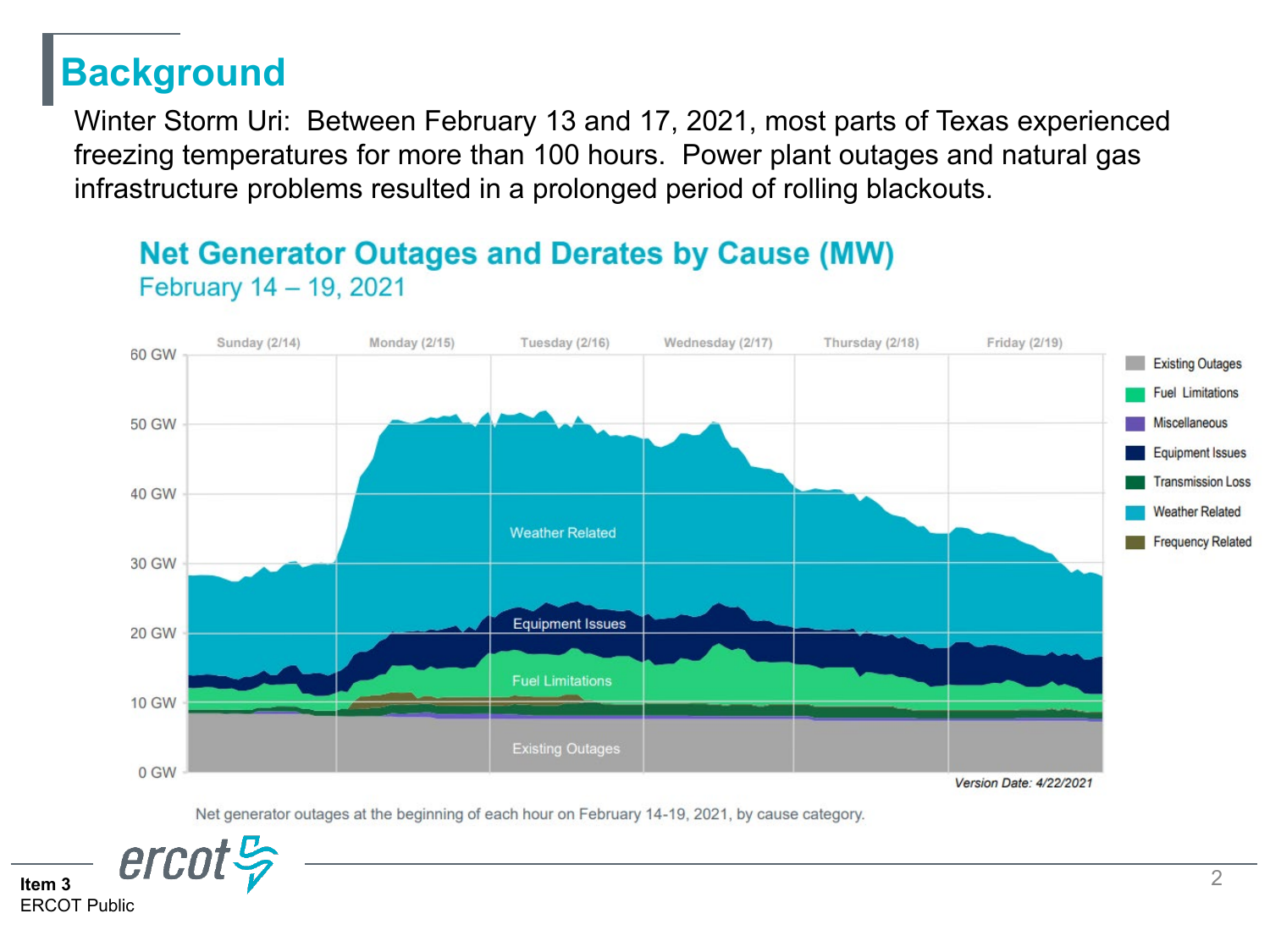# **Weather Report**

- ERCOT, in consultation with the Office of the Texas State Climatologist, developed a report providing various historical weather data. ERCOT submitted this report to the PUC on December 15, 2021.
- This report will inform the PUC's consideration of phase two weather emergency preparedness reliability standards.

| <b>Weather Zone</b> | 95 <sup>th</sup> Percentile<br><b>Minimum</b><br>Temperature | 99th Percentile<br><b>Minimum</b><br>Temperature | February 2021<br><b>Minimum</b><br><b>Temperature</b><br><b>Percentile Rank</b> |
|---------------------|--------------------------------------------------------------|--------------------------------------------------|---------------------------------------------------------------------------------|
| North               | $-4^\circ$                                                   | $-12^\circ$                                      | 95 <sup>th</sup>                                                                |
| North Central       | 1°                                                           | $-7^\circ$                                       | 98 <sup>th</sup>                                                                |
| West                | $-4^\circ$                                                   | $-9^{\circ}$                                     | 95 <sup>th</sup>                                                                |
| Far West            | $-1^{\circ}$                                                 | $-11$ °                                          | 96 <sup>th</sup>                                                                |
| East                | 40                                                           | $-6^{\circ}$                                     | 99 <sup>th</sup>                                                                |
| Coast               | $11^{\circ}$                                                 | $5^\circ$                                        | 93 <sup>rd</sup>                                                                |
| South Central       | 7°                                                           | $-2^{\circ}$                                     | 95 <sup>th</sup>                                                                |
| Southern            | 17°                                                          | $11^{\circ}$                                     | 95 <sup>th</sup>                                                                |
| Valley              | 21°                                                          | $13^\circ$                                       | 94 <sup>th</sup>                                                                |
| Panhandle           | $-11^\circ$                                                  | $-16^\circ$                                      | 95 <sup>th</sup>                                                                |
|                     |                                                              | エントレース・フリント・ジー・トルビング ニュー・エー・エー・エー・エー・ロール         |                                                                                 |

**Low Temperature** 

Table 1: Historical Minimum Temperature Data

 $\textit{ercot}\, \frac{\mu}{\gamma}$ **Item 3** ERCOT Public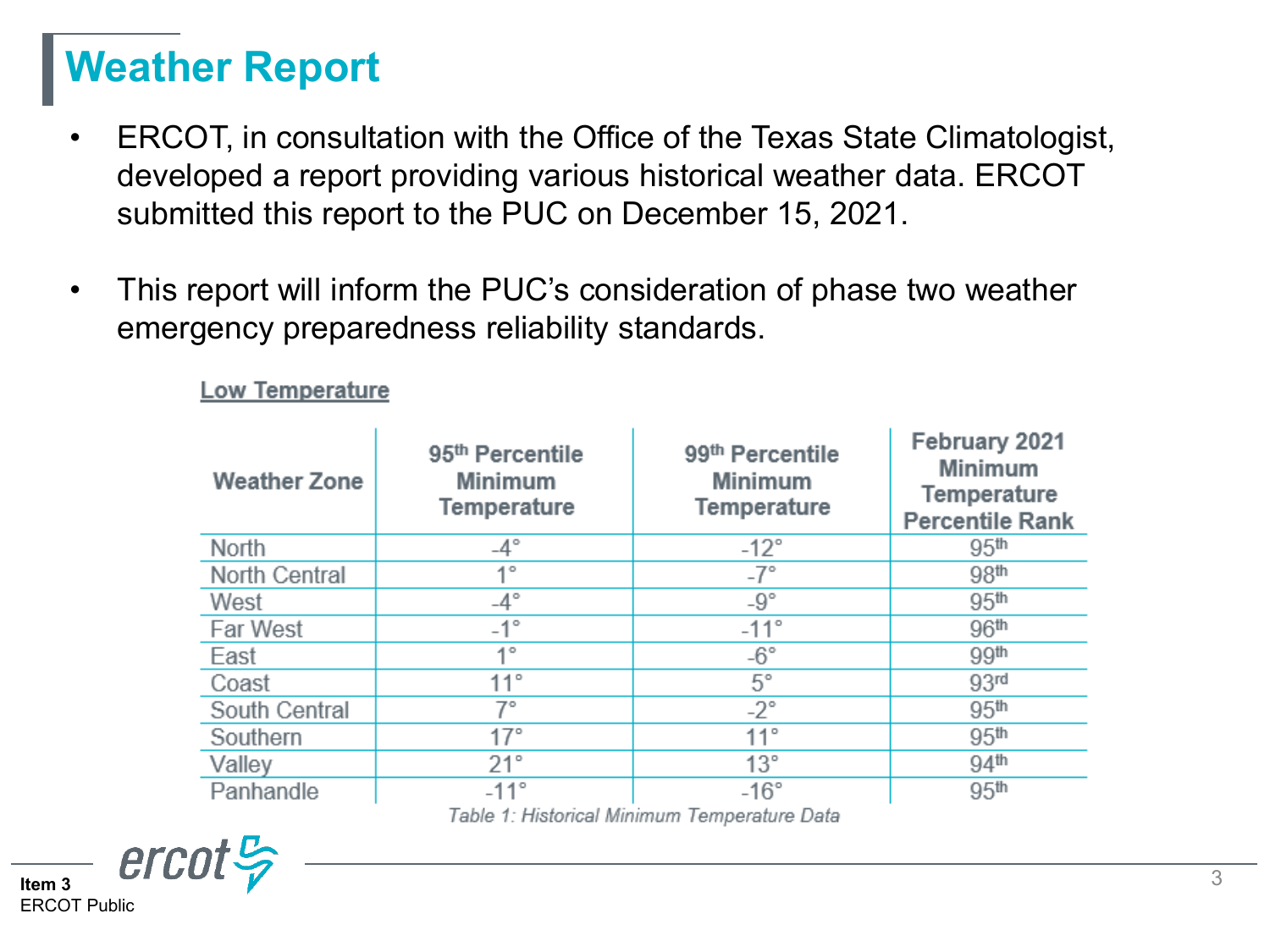## **Background**

- Senate Bill 3 signed by Governor Abbott on June 8, 2021 requires weatherization of generation, transmission, and natural gas facilities.
- PUC Rule 25.55 (16 TAC § 25.55), finalized on October 19, 2021, established a first phase of weather emergency preparedness standards for generation and transmission facilities.
- ERCOT hired new Director of Weatherization and Inspection, David Kezell, who started October 11, 2021.
- Workshops held November 10 and 15, 2021 to instruct Market Participants on ERCOT Winter Weather Readiness Report (WWRR) forms.
- ERCOT distributed WWRR forms to Resource Entities on November 12, 2021 and to TSPs on November 16, 2021.

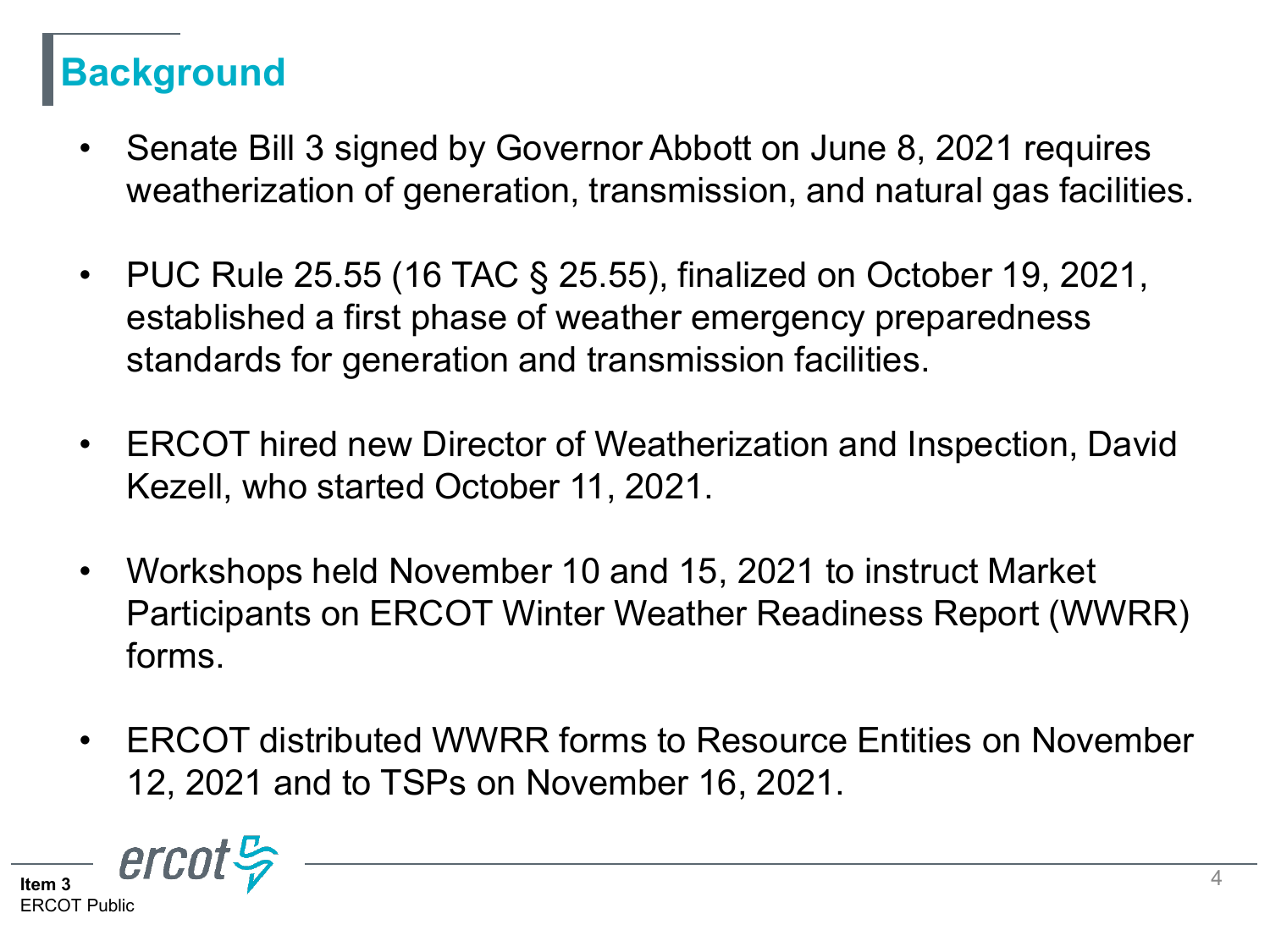# **Winter Weather Readiness Reports**

- 847 generators were required to submit WWRRs. 828 were submitted by PUC deadline of December 1, 2021; 19 were returned later. 3 additional WWRRs were submitted by generators that ended seasonal mothball outages early. A total of 850 generator WWRRs were received.
- Both dispatchable generation Resources and Intermittent Renewable Resources (IRRs) received the same WWRR form.
- 54 Transmission Service Providers (TSPs) were required to submit WWRRs. 53 were submitted by December 1, 2021; 1 was returned later.
- DocuSign platform utilized for WWRR submission. Allowed for quick aggregation of report data.

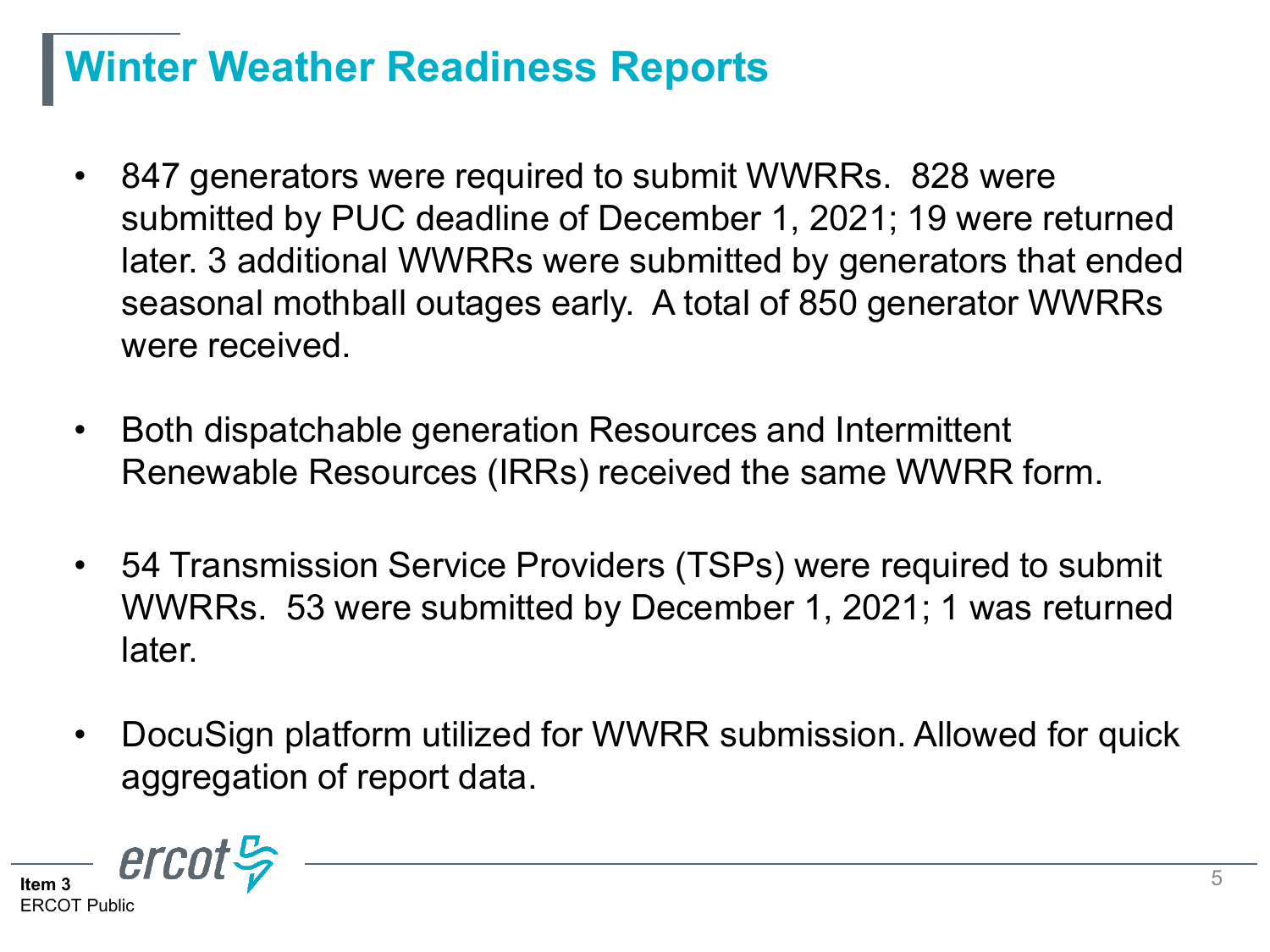## **Good Cause Exception Follow-Up**

- PUC weatherization rule allows generation entities and TSPs to assert good cause for failing to comply with weatherization requirements by the December 1, 2021 deadline. The rule requires the entity to include a plan and timeline for coming into compliance.
- Generation Entities submitted 532 assertions of good cause for noncompliance with WWRRs on December 1, 2021.
	- 418 were satisfactorily resolved and closed by December 31, 2021.
	- 54 with later completion dates are being tracked by ERCOT.
	- 60 were referred to PUCT for evaluation and enforcement.
- ERCOT will track and resolve the remaining 54 to ensure Market Participants adhere to their compliance plan commitments. Entities that fail to comply with those commitments will be referred to the PUCT for evaluation/enforcement.
- Transmission Service Providers made 14 assertions of good cause exceptions for non-compliance submitted with WWRRs on December 1, 2021.
	- 12 satisfactorily resolved and closed by December 31, 2021.
	- 2 referred to PUCT for evaluation/enforcement.

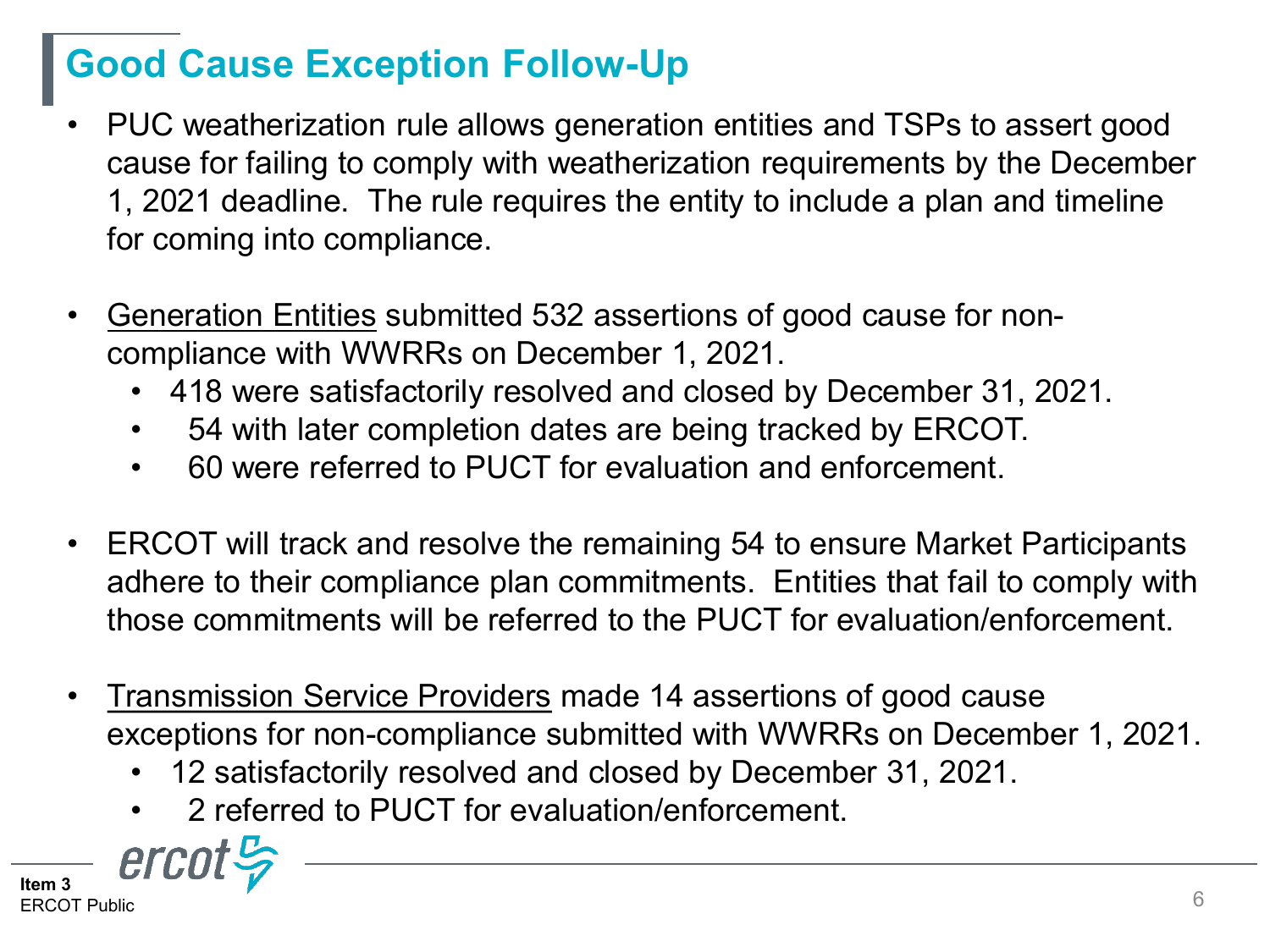#### **On-Site Inspections Across the State**



## **On-site Inspections**

22 Transmission 174 Dispatchable 128 IRR 324 Total

Completed between December 2, 2021 and December 22, 2021

**Item 3** ERCOT Public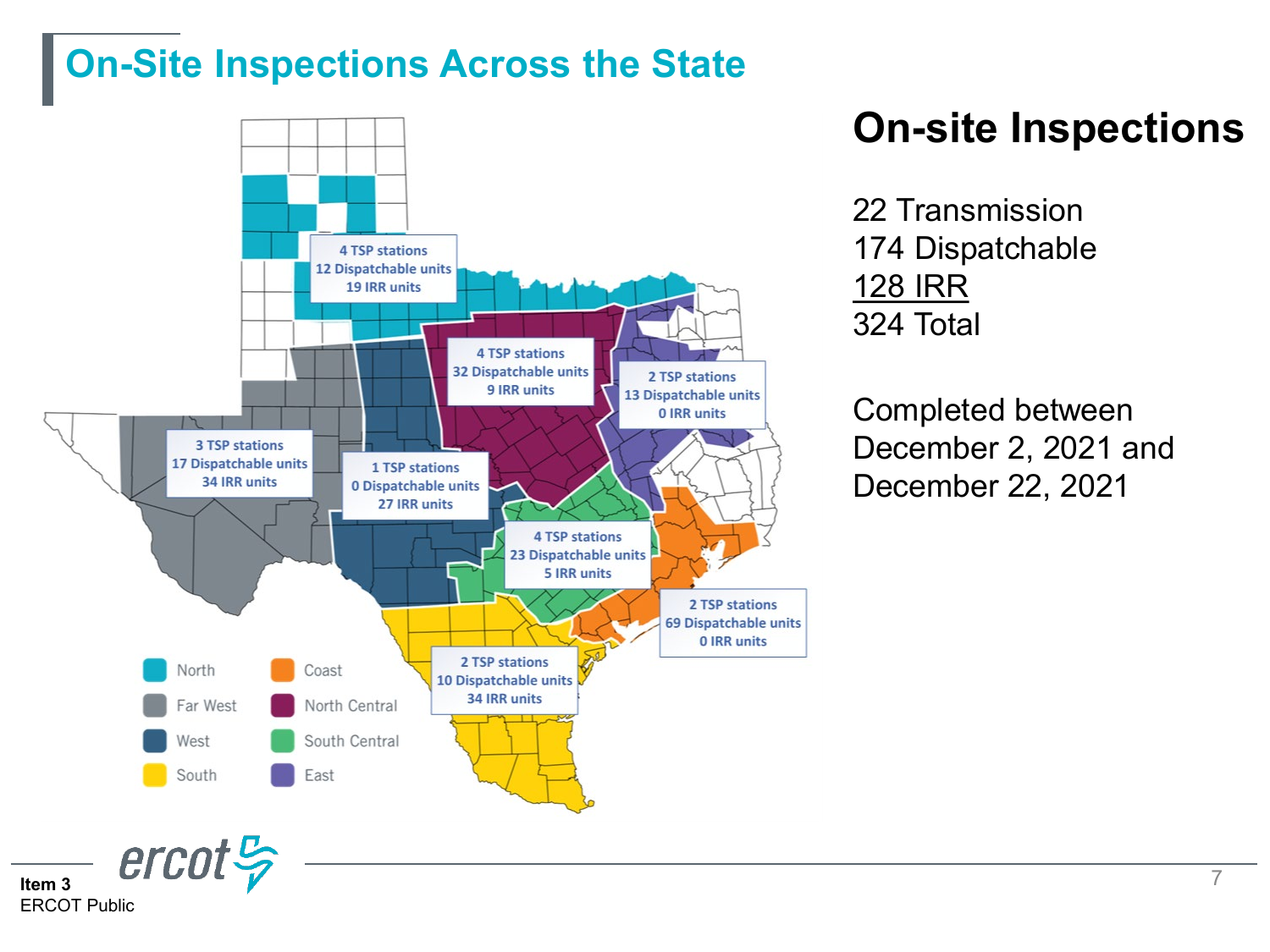# **Typical Inspection Focus Areas - Generation**



Heat tracing applied to Water Lines (prior to applying insulation and cladding)



Heat Tracing Control Panel

 $\text{ercot}\frac{\mathcal{L}}{\mathcal{V}}$ **Item 3** ERCOT Public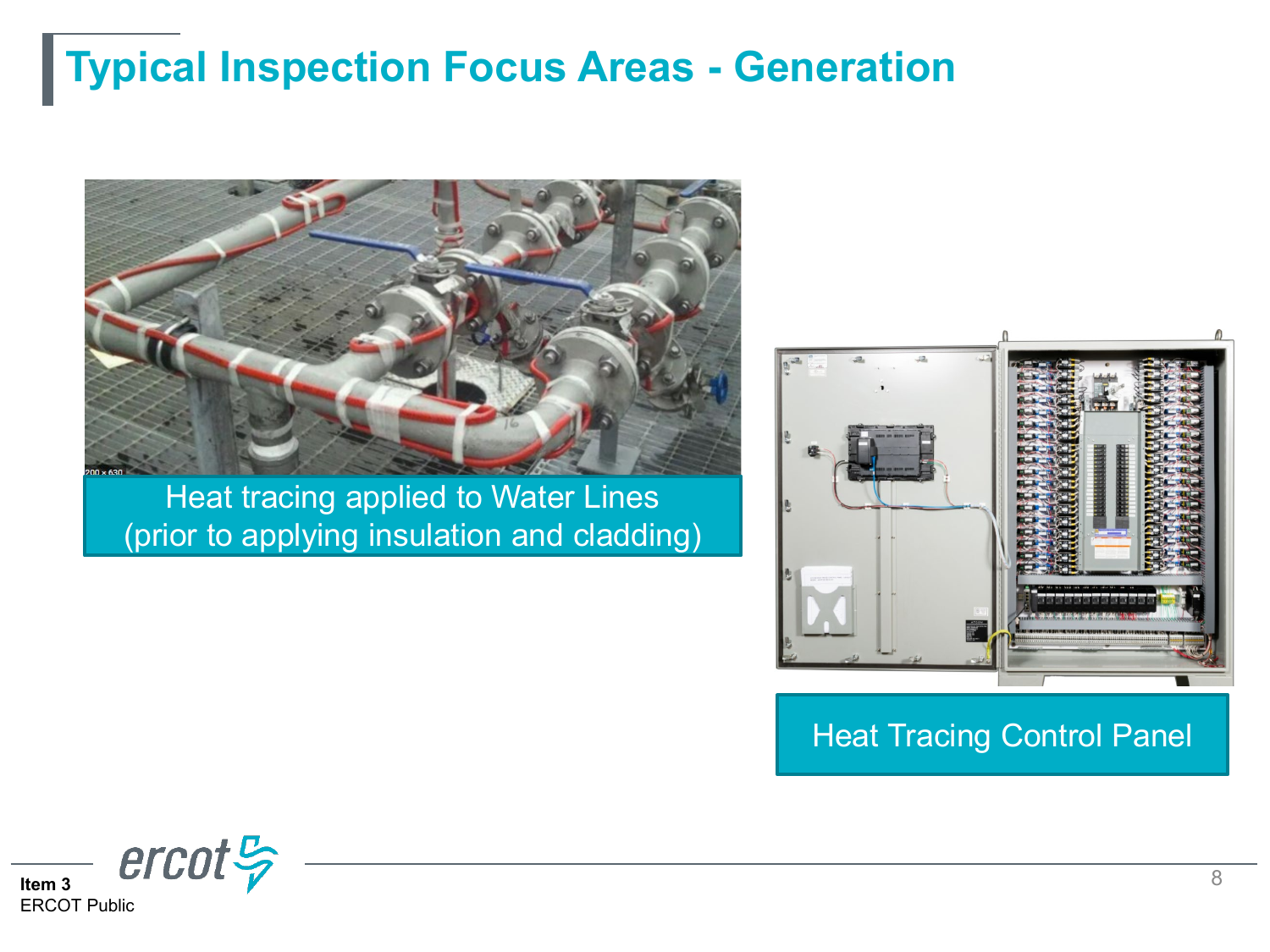# **Typical Inspection Focus Areas - Generation**



Temporary Wind Break Structures

Incomplete Insulation Blanket above, "Clamshell" Instrument Enclosure below



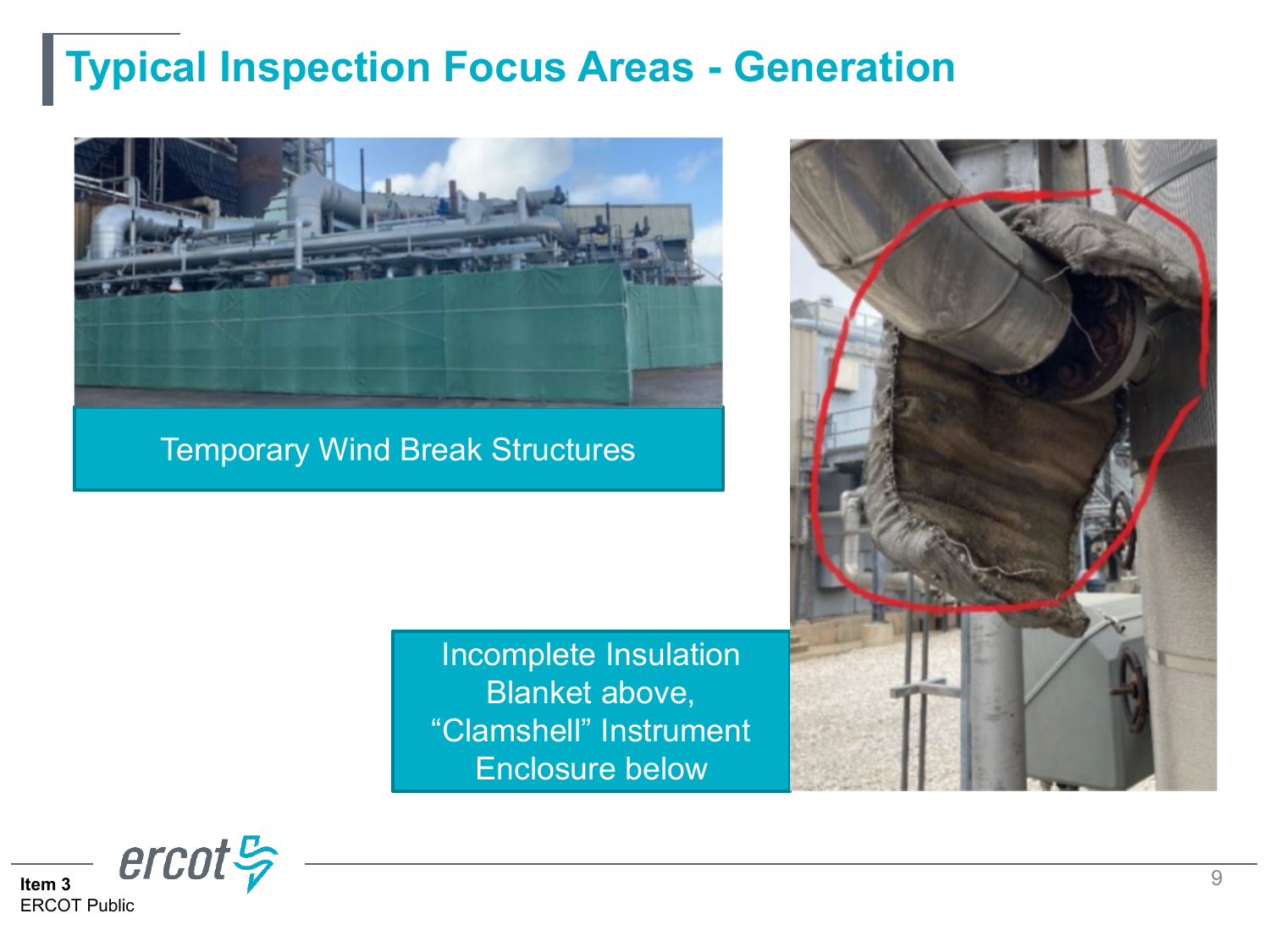## **Typical Inspection Focus Areas - Transmission**



#### Transformer Bushing Oil Level



Oil Level/Temperature Curve



Local Pressure Gauge on SF6 Insulated Breaker



SF6 Pressure/Temperature Curve

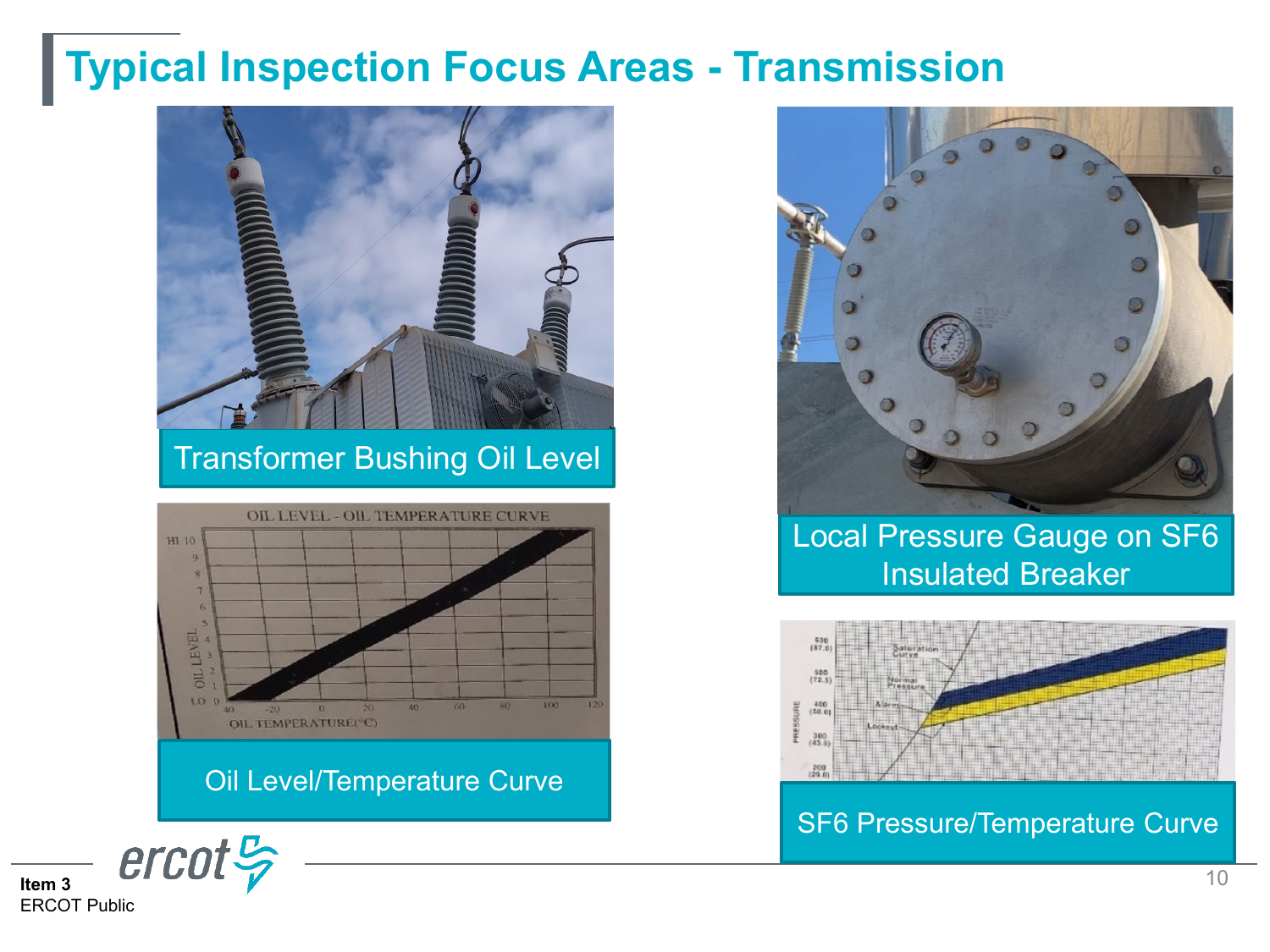### **Inspections Follow-Up**

- ERCOT inspections considered whether each entity performed the weatherization activities described in its WWRR
- 10 potential deficiencies identified at dispatchable generation sites.
- 6 potential deficiencies identified at TSP facilities.
- No deficiencies were identified at Intermittent Renewable Resource sites.
- All potential deficiencies are being tracked, most have been resolved and closed. If Market Participants fail to timely address deficiencies, they will be referred to the PUCT for evaluation and enforcement.
- Weatherization and inspection work by ERCOT and ERCOT contractors required more than 3,600 hours in the fourth quarter of 2021.